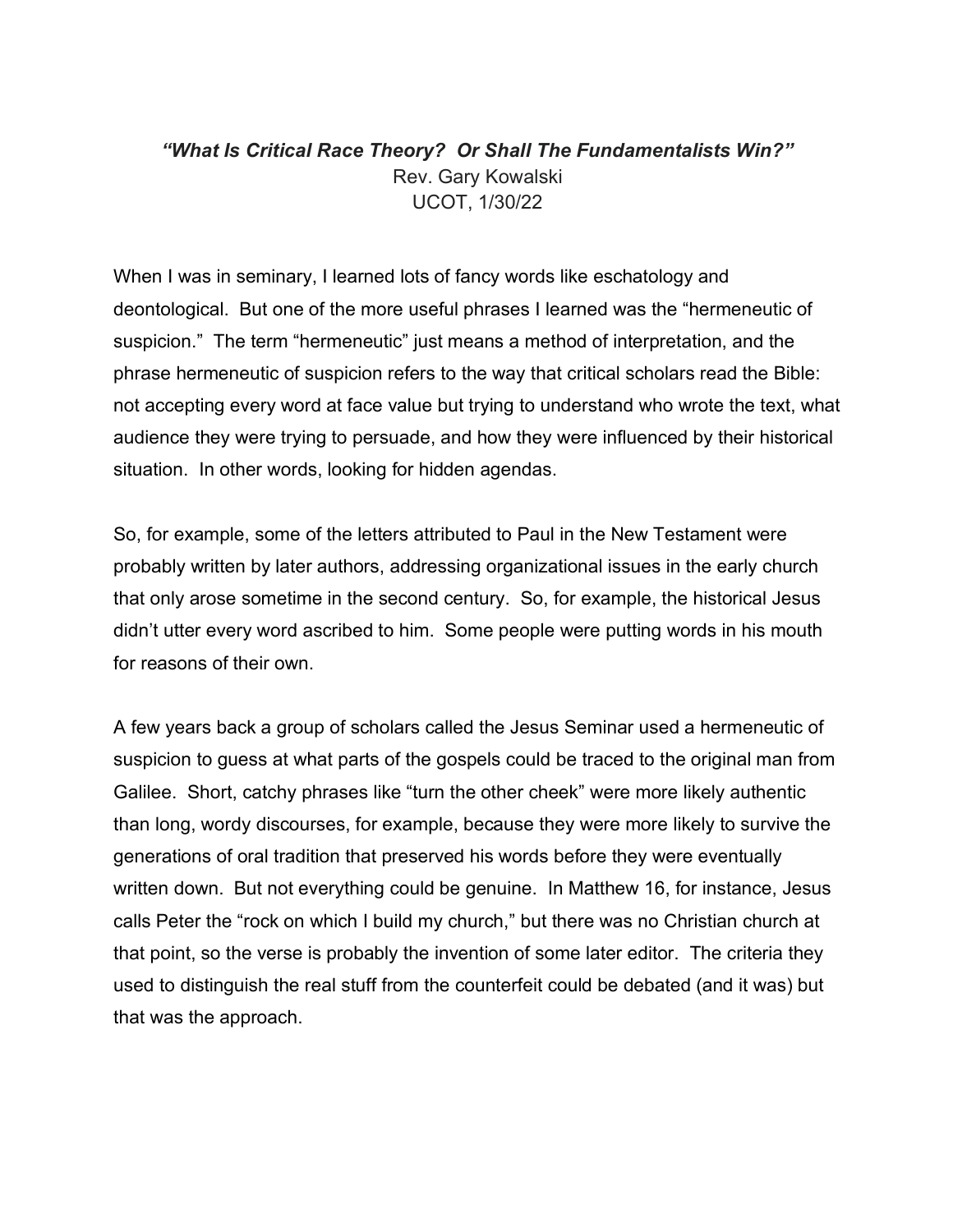But what does this have to do with Critical Race Theory? CRT, as it's known, has become a buzzword in America and a flashpoint for controversy. Fox News has bashed Critical Race Theory repeatedly. Several states have passed laws banning it from the public schools. In response, many have felt compelled to defend CRT, which until a year or two ago few people had ever heard of, and in public discourse has become a caricature or bogeyman conjured by certain politicians to whip up their base.

In the cacophony, I became confused. I lost the signal amid the noise. Maybe you did, too. What exactly is Critical Race Theory?

As far as I can determine, Critical Race Theory simply means that American history and its formative documents should be studied with a hermeneutic of suspicion. CRT arose as a critical stance in legal studies and jurisprudence. Scholars like Derrick Bell suggested that statutes and court rulings which appeared on the surface to be raceneutral must be read with skepticism, for their actual effect might be to perpetuate inequality.

So for example, the Thirteenth Amendment appeared to abolish slavery and is usually taught that way. The language reads:

*Neither slavery nor involuntary servitude, except as a punishment for crime whereof the party shall have been duly convicted, shall exist within the United States, or any place subject to their jurisdiction.*

But of course slavery was replaced by a system of Jim Crow, economic peonage and mass incarceration that left as many blacks in the penal system today as were in bondage when the Amendment was ratified in 1865. The hermeneutic of suspicion requires us to examine any legal change affecting African Americans as tending to keep entrenched power relations in place. So *Brown v. Board* (in 1954) was intended to desegregate schools; the Fair Housing Act (in 1968) was supposed to result in integrated neighborhoods. Neither panned out. Decades later, public schools are still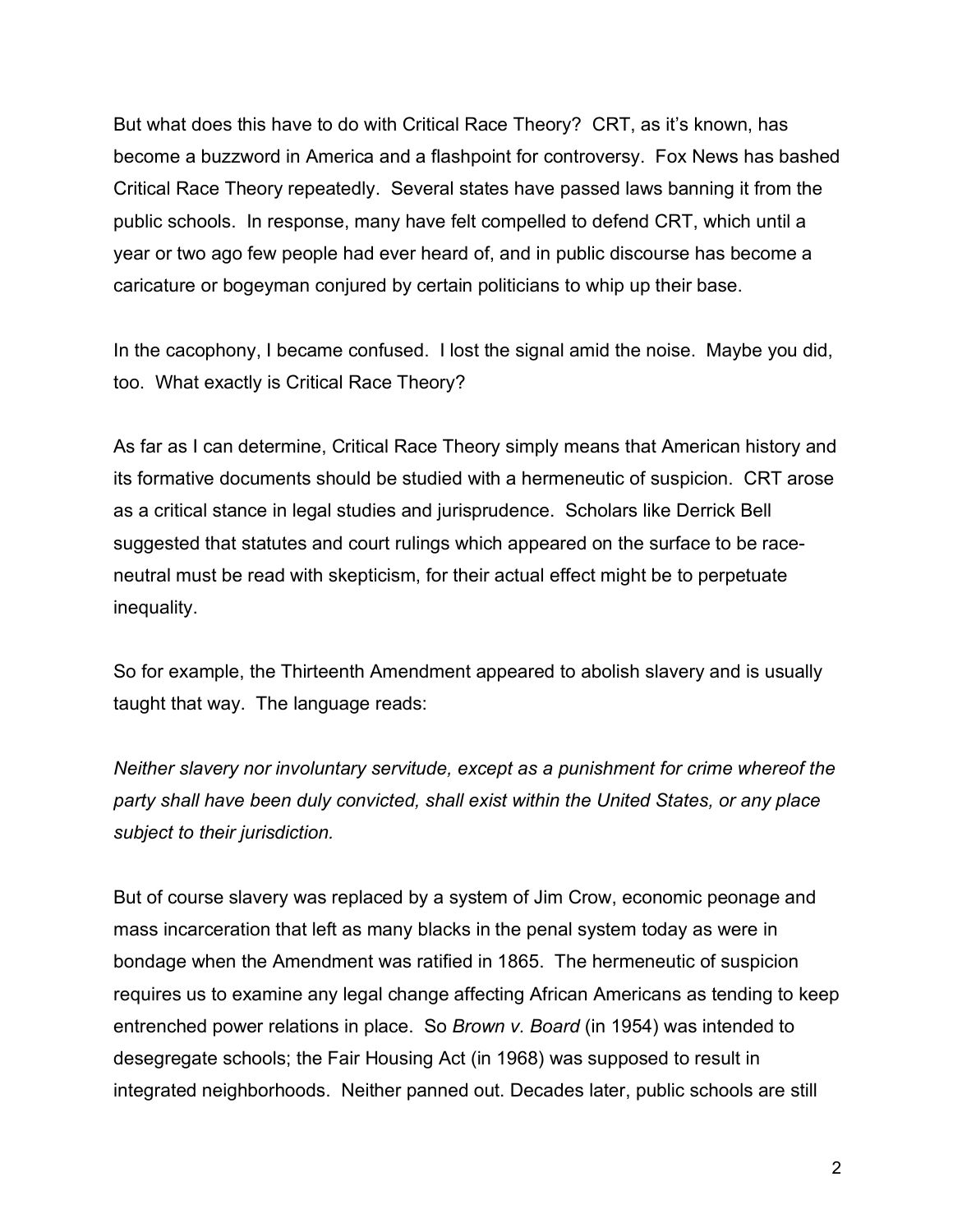pretty much color coded; big cities like Detroit are almost wholly black, while nearby wealthy suburbs like Grosse Pointe are almost all white, despite what the law says. The birth of standardized testing in education (starting with the Education Testing Service, founded 1947) was supposed to create a meritocracy of smart and talented youngsters and end college admissions reserved for the wealthy and well-connected. How did that go? I got high SATs because I'm good at taking tests. And I went to Harvard, despite being a Polack from Oklahoma, so I think standardized testing is a pretty good thing. But a black child's family income is still a better predictor of whether she is collegebound than either grades or test scores. Those on the bottom tend to stay at the bottom. Social and economic mobility in the U.S. is declining. Even conservative publications like *Forbes* report that children born into poverty are likelier than ever to remain trapped there, while all we have to do is look around to see that the rich are getting richer.

So the more things change, the more they stay the same. In this sense, CRT is nothing new. In his book *Moral Man and Immoral Society* (from 1932), the Christian theologian Reinhold Niehbuhr suggested that modern societies inevitably rest on a centralisation and imbalance of power. Industrial capitalism is characterized by owners and workers, haves and have nots. The powerful habitually use their leverage to maintain their advantage, hiding behind a defense that their privileges are entirely rational, or democratically determined, or perfectly legal, or the result of the impartial marketplace. Niebuhr was writing as the pastor of a congregation in Detroit at the height of the Great Depression, an epoch different than but similar to our own. Then there were soup lines, now there are food banks. Then there were hoboes, now there are homeless. Then there was a rising worldwide tide of fascism, now there is, well, a rising worldwide tide of fascism. Niebuhr considered himself a realist. He doubted that these internal contradictions or power struggles in society could ever be resolved by moral suasion, or better education, or by more intelligent debate to help everyone better understand the issues and find a reasonable consensus. He doubted we could all just be friends. He thought power would never yield without a fight. In a similar fashion, CRT applies a hermeneutic of suspicion to claims that rationality or principles of political or economic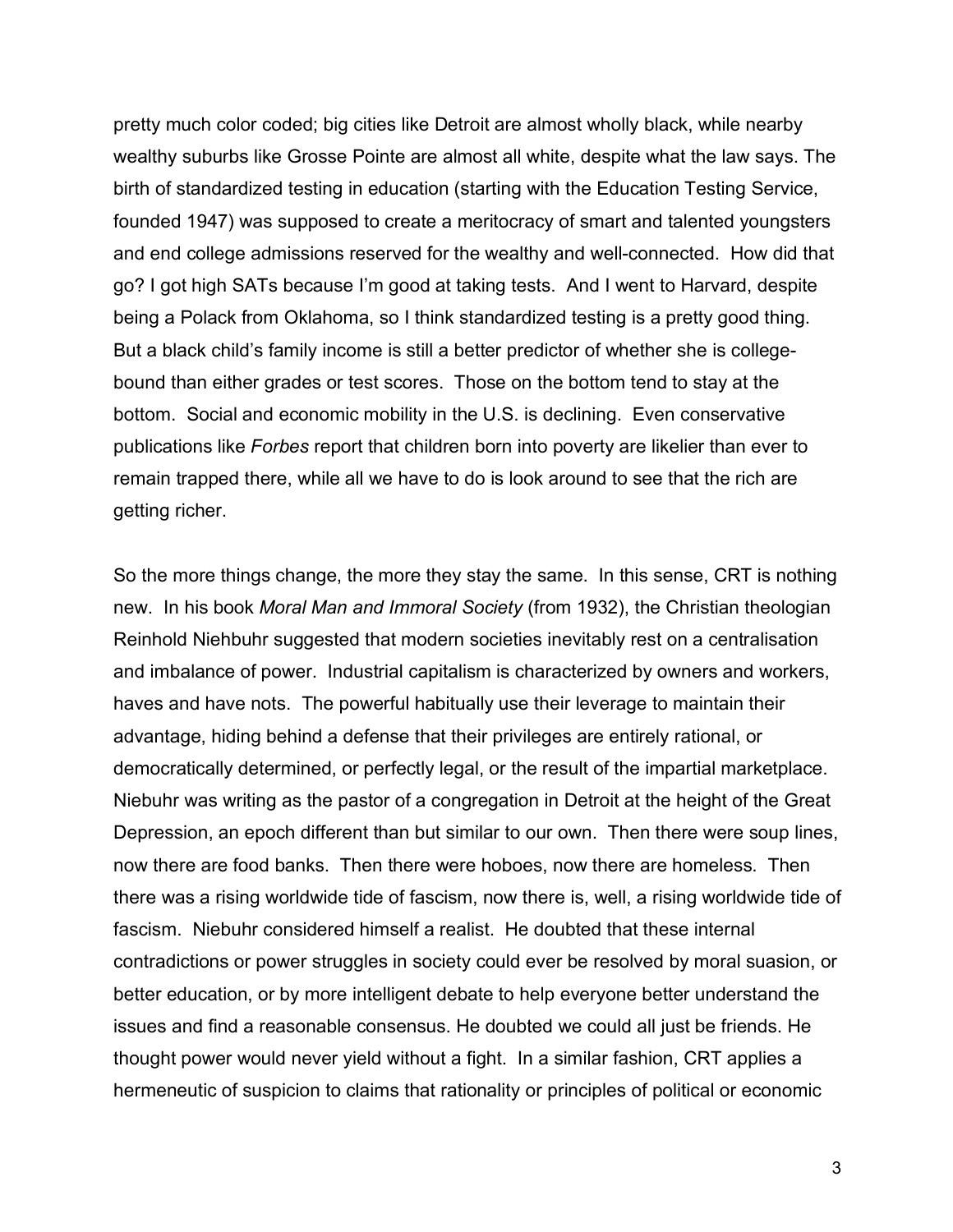liberalism are enough to solve our problems. Sometimes liberalism is part of the problem.

Really, I haven't been able to come up with any better definition of Critical Race Theory that works for me. It's like the historical critical method of studying the Bible, which used to be called the Higher Criticism. It's not a body of content, like teaching about the Tulsa Race Massacre. Rather, it's a perspective that looks behind the stated intentions of lawmakers and others in a position to influence the public square to see how their actions tend to either dismantle or sustain the myth that we live in a completely free, fair and color-blind society. That may be an aspiration or ideal, but as it applies to the real world, it remains a myth.

CRT has some similarities to the religious doctrine of original sin, of which Niebuhr was an exponent. Egoism and tribal loyalties infect all our social relations so that a completely disinterested or impartial benevolence toward our fellow creatures is impossible. Consider this: it's quite hard to follow the Golden Rule of doing unto others. Maybe some of you manage it, me not so much. But none of us are capable of loving others as they love themselves. It's just not humanly achievable. We're not wired that way.

Original sin is a phrase that can make us squirm. But think of it this way. Human beings are born into the world with a moral sense, but also with a moral blind spot. Our moral sense allows us to empathize with others, to feel compassion, to tell right from wrong, to consider the collective good. This is what Jews and Christians and (maybe even) Unitarians mean when we say that men and women are made in the image of God (or have inherent worth and dignity). But alongside that moral sense, our moral blind spot prevents us from ever really walking a mile in another person's shoes. We judge ourselves by our best moments and good intentions, while we judge others by their actual behavior and misdeeds. We make excuses for ourselves. Other people, not so much, especially if they speak a different language or look funny. It's human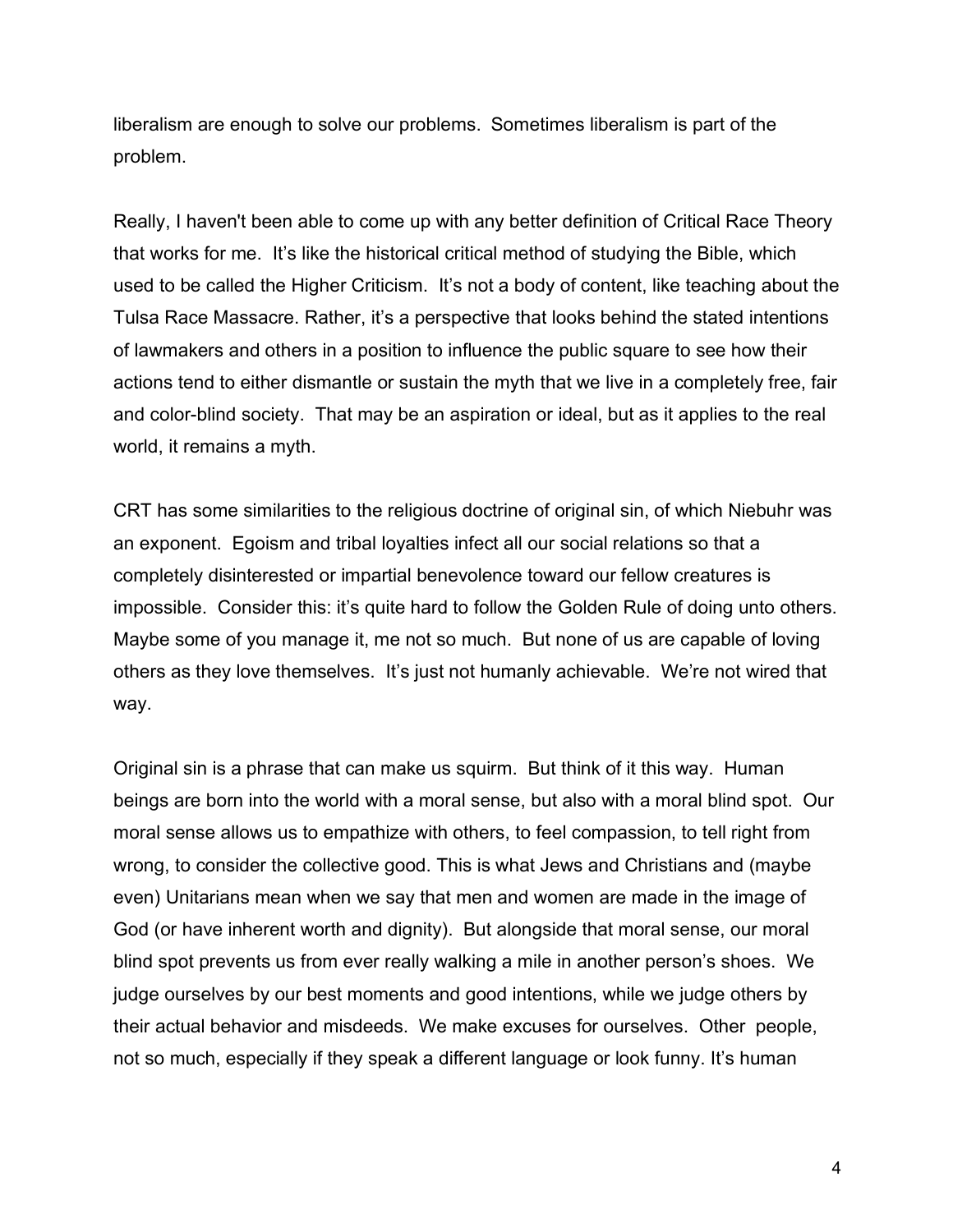nature. This is what Neibuhr meant by original sin, and why the notion has some credibility for me.

In his book *Moral Man, Immoral Society,* Neibuhr suggested that as individuals, we function and perceive ourselves as moral beings. We are kind to our pets. We serve on church committees and support philanthropic organizations.. We're not consciously or deliberately mean. Quite the opposite. But considered *en masse,* as an anonymous collective*,* we human beings behave in ways that shock the conscience. As members of an immoral society, we acquiesce to wars and indiscriminate slaughter. As members of an immoral economy, we spend and consume in ways that intend no harm but often carry a terrible price for our fellow creatures and the environment. As law-abiding citizens we pay our taxes, funding an apparatus that guards against any instability that might upset the prevailing pecking order.

So we are not necessarily biased or prejudiced on an individual basis, proponents of Critical Race Theory might say. But collectively, insitutionally, we're guilty. Because racism is America's Original Sin.

But if that's even partly true, how then shall we atone? What does redemption even begin tolook like?

When the historical-critical method of studying the Bible came to the fore in the late 19th century, it created a schism, a crisis within Christianity. It saw a split and ongoing conflict between modernism versus fundamentalism.

Fundamentalists turned their back on the emerging scholarship. They insisted that every word of scripture was literally true. They took the myths and legends of the Bible to be facts beyond dispute. Jesus really walked on water. He was born of a virgin and really rose to heaven. The gospels were eyewitness accounts and why would they lie?